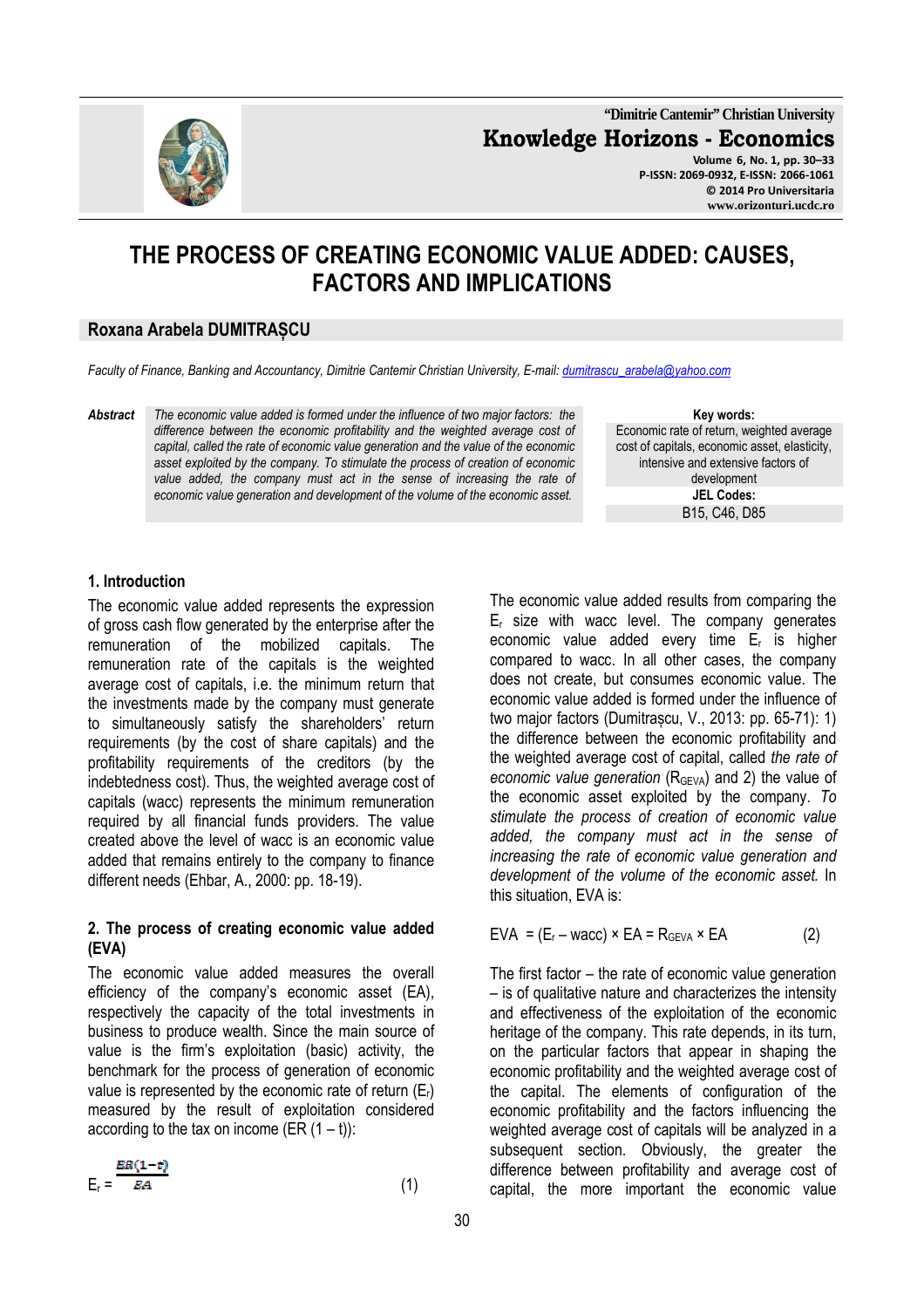generated by the company and vice versa. Of course, in certain circumstances, the business development may involve the simultaneous increase at the level of profitability and the level of the cost of mobilized capitals. It is important that, in relative terms (percentage), the increase of economic profitability be higher than that of the capitals' cost, in order to ensure the consolidation of the qualitative basis of the process of creation of economic value added (Dumitrașcu, V., 2014: pp. 72-74).

The second factor – the economic asset – is of quantitative nature and characterized the global volume of economic resources of business. Economicasset is calculating in two forms:

1) Economic asset = Own capitals  $+$  Financial debts (Long term debts)

2) Economic asset = Long term assets  $+$  Short term financial needs

The economic asset influences the economic value added in two distinct and seemingly divergent ways: directly and positively by its absolute dimension, as a multiplier of the economic value; indirectly and negative, by the fact that economic profitability is calculated on its value, so that a greater economic asset has the meaning of lower profitability and, consequently, a smaller economic value added. In other words, the increase of the economic asset on the one hand stimulates the process of generation of economic value added and its final size and, on the other hand, penalizes them. In this way, the impact of the economic asset on the economic value added is ambiguous.

# **3. The elasticity of the result of the exploitation compared to the changes in volume of the economic asset**

The question is under what conditions however, the positive effects exerted by the increase of the economic asset exceed as scale and intensity the negative effects? The answer lies in the nature of the relationship between the result of exploitation and the economic asset, namely the type of sensitivity developed by the result of exploitation depending on the variations of the economic asset. We may discuss, therefore, about *the elasticity of the result of the exploitation compared to the changes in volume of the economic asset,* which indicates the percentage of the exploitation's result level varies, when the dimension of the economic asset varies by one percentage:

$$
E_{ER/EA} = \frac{\Delta ER}{ER} \cdot \frac{\Delta EA}{EA} = \frac{\Delta ER}{\Delta EA} \times \frac{EA}{ER}
$$
 (3)

This elasticity coefficient may take both positive and negative values. Negative values have the meaning of the developments in the same direction of the exploitation's result and the economic asset, while negative values indicate opposite evolutions of the two variables.

The following conclusions settles into shape: for all the  $less$  than 1 values of the coefficient  $E_{RE/AF}$  the evolutions of the economic value added and the economic asset have opposite directions – in *caeteris paribus* conditions, increases of the economic asset determines decreases of the economic value generated by the firm and, contrarily, decreases of the economic asset produce increases of the economic value added, when  $E_{RE/AE}$  is equal to 1, the variations of the economic asset, whatever their sense, do not cause changes of the economic value added; for the values E<sub>RE/AE</sub> bigger than 1, the increase of the economic asset generates the increase of the economic value added and the decrease of the economic asset generates the decrease of the economic value added.

It is noted that for  $0 \le E_{RFAF} \le 1$  even if the result of the exploitation increases when the economic asset increases, the economic value added has, however, a negative evolution. We call this phenomenon *the illusion of profitability*. What explains this paradoxical phenomenon? The values of the elasticity coefficient from the mentioned range have the following meaning: the increase by one percentage of the economic asset is translated through an increase smaller than one percentage of the exploitation's result. Developing the reasoning, in these circumstances, the denominator of the profitability economic rate (economic asset) increases faster than the numerator of this rate (exploitation's result). Therefore, the value of the profitability economic rate will tend to decrease. However, this means also the decrease of the level of the generation rate of economic value  $(R<sub>e</sub> -$  wacc). The closer the coefficient  $E_{RE/AE}$  to the value 0 the more drastic the reduction the level of the rate  $R_{\text{e}}$ , diminishing the positive effects of the increase of the absolute value of the economic asset on the economic added value added.

Likewise, we have also seen that for negative values of E<sub>RE/AE</sub> the increase of the volume of the economic asset causes decreases of the economic value. We call this phenomenon *sterile accumulation of patrimony*. Both reported phenomena – the illusion of profitability and sterile accumulation – result from the same causes: erosion of the intensive, qualitative factors of stimulation of the economic efficiency. These factors are mainly related to the degree of business sophistication and innovation incorporation in the processes of creating economic value. In other words, these factors summarize the knowledge invested in the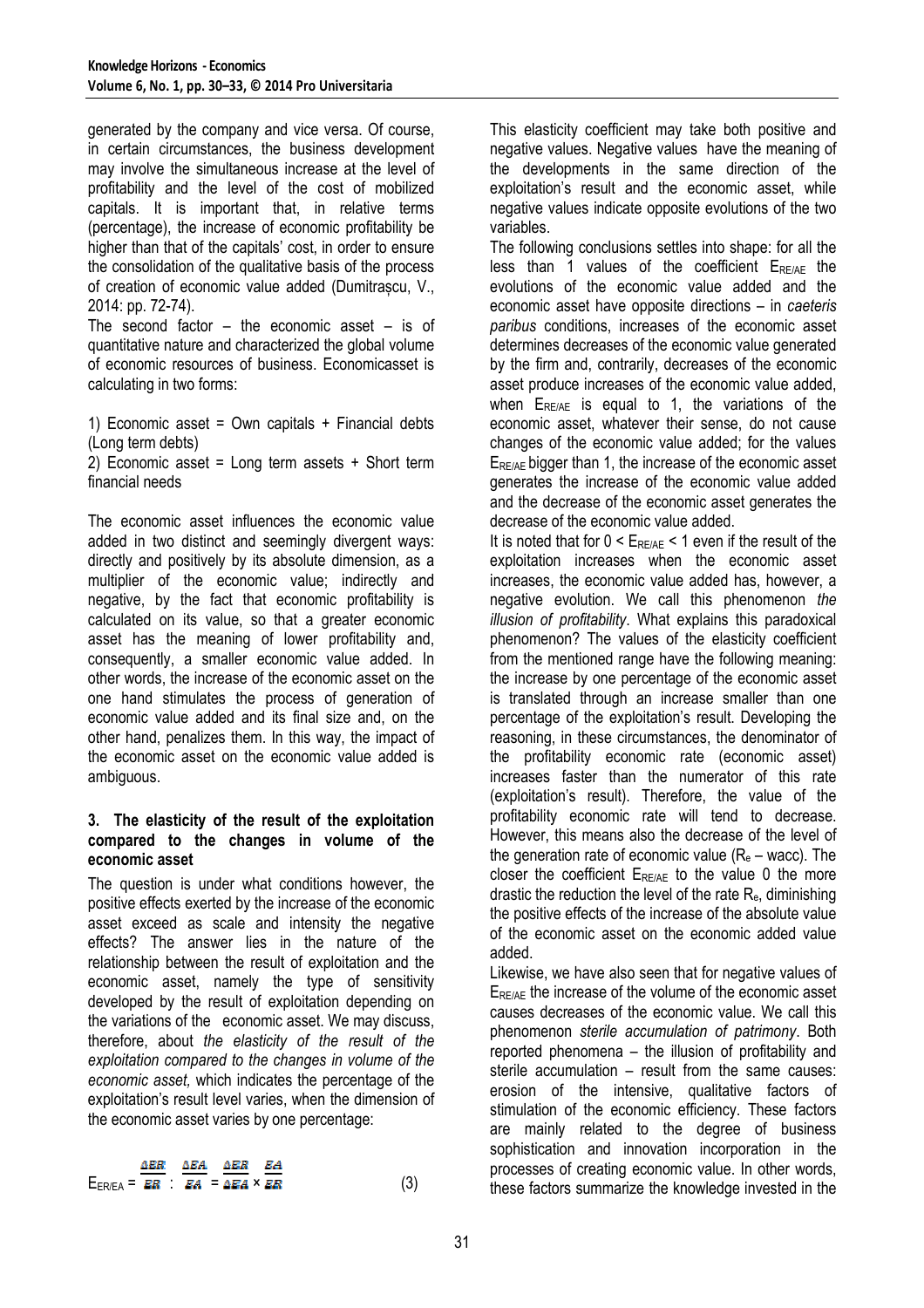economic processes. Their function is to counteract the decreasing evolution of the performance of production factors embedded in the economic asset. The decreasing performances appear when, despite the increase of the absolute volume of the economic asset, the efficient exploitation of its constituent elements is not improved. Therefore, more economic asset does not always mean better performance. Without accessing the intensive development factors, the business will go towards the mainly extensive development area, characterized by a lower relative economic efficiency, even though the absolute quantity of the mobilized economic resources is increasing. At a certain point – when the elasticity coefficient  $E_{RE/AE}$ takes negative values – continuing the process of patrimonial accumulation, i.e. the expansion of the economic asset's volume – will no longer result in positive evolutions of the created economic value, but, on the contrary, will determine its reduction.

# **4. Conclusions**

Periods of extensive development by quantitative accumulation must therefore alternate with periods of predominantly intensive development, during which qualitative adjustments of the patrimonial and exploitation structures must be made, in order to improve the organization and functioning of the business processes, so that the generation of economic value to be stimulated. However, this approach requires changing the business model (the generic way to purchase incomes and realization of expenses), which<br>implies, fundamentally, the development and implies, fundamentally, the development and enrichment of the key competencies held by the company and, consequently, major adaptations of the type of competitive advantages that will be the base of the business' success. The logic of the approach is shown in Fig. 5.

Key competencies represent the ability, the capacity or the skill of the company to perform certain functions, activities or operations, essential to the process of economic value creation, in terms of efficiency significantly better than those of the competitors.

The main functional areas where key competencies may be located and developed are:

*- Sales*, the company has the capacity to sell and communicate more effectively with the market than the main competitors.

*- Execution/manufacturing,* the company knows how to organize, develop and monitor, in terms of superior efficiency, the operational flows, ensuring, in this way their flexibility, functioning, economy and quality.

*- Innovation of products, technologies and systems,* the company holds obvious skills regarding the invention, development and diffusion of new elements able to improve, incrementally or disruptively, the offer, the activities and financial performances.

The new key competencies are reflected in a different manner of organizing and functioning of the company. However, this leads inevitably to the reconfiguration of the basic economic and financial flows, namely the adoption of a new business model. Any business model explains how the company obtains its main revenues, implicitly from where the main collections come and which the most important categories of expenditures are, i.e. to which areas the payments made by the company are directed. In other words, from where the company's money come and to where they go. These essential aspects depend decisively on the architecture of the internal operational flows and the consistency of the company's relations with the economic environment. Basically, the business model specifies two essential aspects: 1) to which customer segments will be directed the company's offer (couples "product – market") and 2) what phases of the process of value creation will be performed within the company (internalized operations) and what business elements will be bought from the market (outsourced operations). Therefore the business model reflects the "production mechanism" or the principled scheme of the process of creation of economic value added (Lequeux, J. L. and Saadun, M., 2008: p. 120).

Competitive advantages represent those aspects of the offer and of the way of functioning of the firm that make it more attractive, from the customers' perspective, compared to its main competitors (Turdean, M. S. and Vana, D. T., 2012: pp. 2686-2692) Direct effects of key competences and efficiency in organizing the business model, the competitive advantages have the function of positive differentiation of the company on the market. Thus, the competitive advantages ensure better sales and, in this way, a level of economic profitability above the average level observed in the field of business in which the company operates. Likewise, an important function of the competitive advantages is, among others, ensuring an average cost of the capitals attracted below the market average. A real competitive advantage may result from a financial structure of the firm that minimizes the financing cost compared to the one the competitors must bear. Thus, the competitive advantages are reflected ultimately in levels of economic profitability and weighted average costs of the capitals that allow the release of a consistent flow of economic value added.

The operationalization of the presented approach requires an integrative, systemic perspective on the business which transcends substantially the strictly financial optical. The objective of maximizing the economic value added represents, therefore, the target of the overall managerial effort and not just an